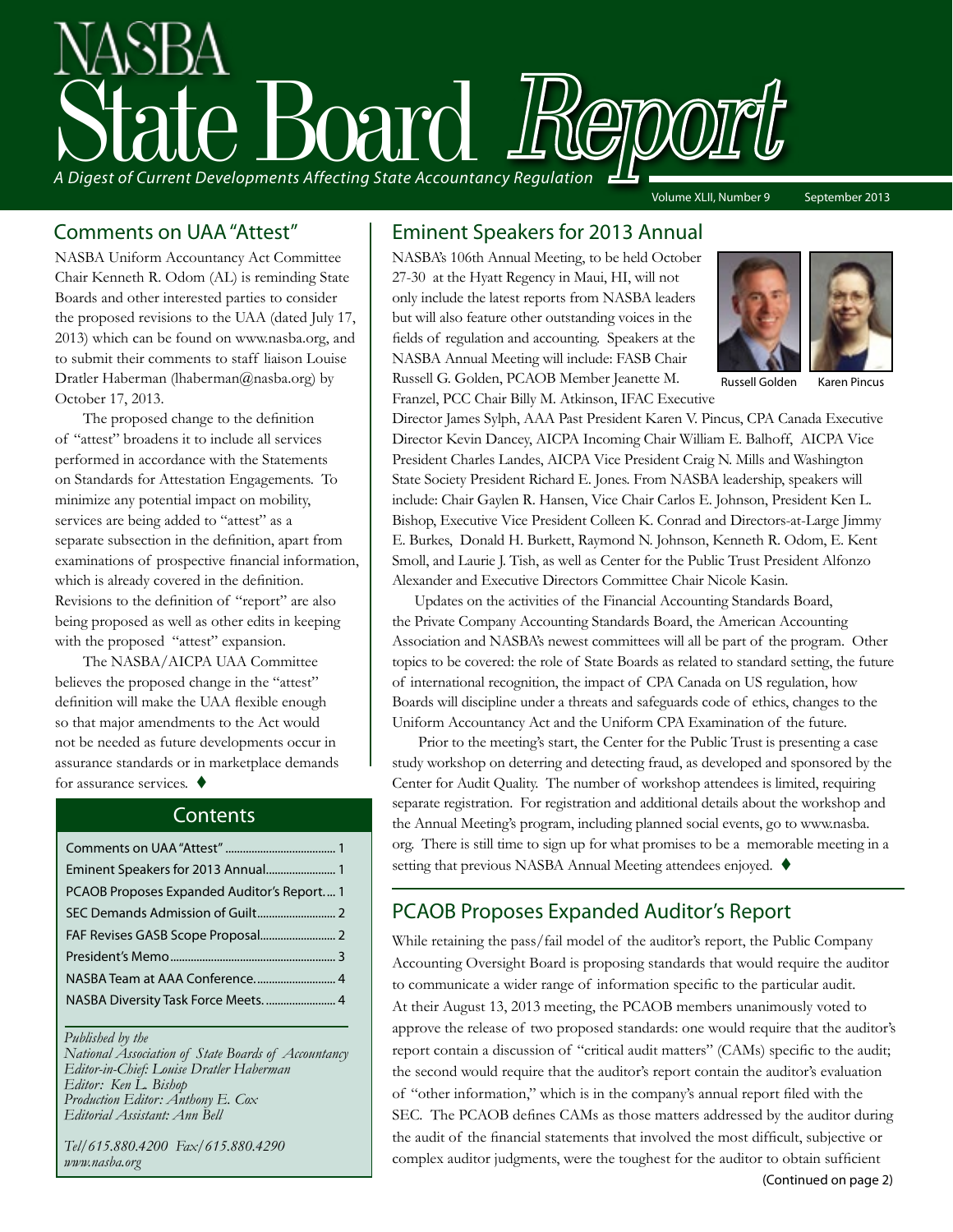#### <span id="page-1-0"></span>SEC Demands Admission of Guilt from Falcone

After in July having rejected an \$18 million settlement that would have barred Philip A. Falcone from the securities industry for two years, the Securities and Exchange Commission on August 19 announced it had agreed to a settlement with hedge fund adviser Falcone and his firm Harbinger Capital Partners in which: they admit to multiple acts of misconduct that harmed investors and interfered with the normal functioning of the securities markets; he is barred from the securities industry for at least five years; and they must pay more than \$18 million. NASBA Chair Gaylen Hansen observed, "The SEC's entering into settlements without the defendants 'admitting or denying guilt' has been a vexing problem for State Boards when they go to discipline licensees based on the SEC's action. Hopefully this will set the stage for a new attitude on this matter."

 The SEC originally filed its enforcement actions in 2012, alleging that Mr. Falcone had improperly used \$113 million in fund assets to pay his personal taxes, secretly favored certain

#### FAF Revises GASB Scope Proposal

By classifying governmental financial information into three categories, the Financial Accounting Foundation (FAF) proposes to determine the standard-setting activity of the Governmental Accounting Standards Board (GASB). On August 20, the FAF released its "GASB Scope of Authority: Consultation Process– Revised Proposal," based on the comments it received on its February 26, 2013 proposal. Comments on the Revised Proposal are due September 30. The three groups of information are: Group 1- Information that the GASB assesses as clearly within its standard-setting authority; Group 2- Information that does not fit into Groups 1 or 3, but that does meet at least one of the objectives of governmental financial accounting as described in the GASB's Concept Statements; Group 3- Information clearly recognized as being outside GASB's standard-setting authority.

customer redemption requests at the expense of other investors, and conducted an improper "short squeeze" in bonds issued by a Canadian manufacturing company. As part of the settlement, the Harbinger defendants agreed they will not make any public statement denying any of these allegations nor will they create the impression that the complaints were without factual basis, and they will withdraw any papers filed in this action that deny any of the allegations.

In June, SEC Chairman Mary Jo White announced at a *Wall St. Journal* conference: "We are going to, in certain cases, be seeking admissions."

Chairman White told a *New York Times* reporter: "In the interest of public accountability, you need admissions." However, she also said that most cases would still be settled under the prevailing "neither admit nor deny" standard. Cases involving significant investor harm or egregious intentional conduct are the ones in which the SEC will be calling for admissions.  $\blacklozenge$ 

Information falling in Group 2 would call for the GASB to consult with the FAF Trustee's Standard-Setting Process Oversight Committee only on whether it constitutes "financial accounting and reporting information" in the context of the GASB's mission, not to vote on any specific project. The earlier proposal had the Oversight Committee involved in the GASB's agenda-setting process, rather than in pre-agenda consultation. FAF Chairman Jeffrey J. Diermeier said the new proposal "would maintain the GASB's independence."

GASB Chairman David A. Vaudt commented: "The revised proposal strikes a balance that should maintain the GASB's independence while affording the FAF Trustees the appropriate oversight to ensure that the GASB is operating within its scope of authority." $\blacklozenge$ 

#### PCAOB Proposes Expanded Report (From page 1)

appropriate evidence, and the most difficult for the auditor to form an opinion on in the financial statements.

The auditor's report has not changed since the 1940's and PCAOB Chairman James R. Doty observed at the PCAOB's meeting: "Now having opened the audit report to address the needs of users, it will likely not be another 70 years before it is opened again. Changes may be incremental, as we evaluate the usefulness of improvements and, if successful, engender further change as demand for more kinds of auditor assurance grows."

 The following significant changes to the existing auditor's report are being proposed:

- 1. Require the auditor to communicate in the auditor's report the CAMs and, if there are none, state that there are no such matters to communicate.
- 2. Add to the auditor's report elements related to auditor

independence, auditor tenure and the auditor's responsibility for, and evaluation of, other information in annual reports containing the audited financial statements and the related auditor's report.

3. Add standardized language in the auditor's report including the phrase "whether due to error or fraud," when describing the auditor's responsibility to obtain assurance as to whether the statements are free of material misstatements.

PCAOB member Jeanette M. Franzel stated: "The fundamental question about auditor tenure is whether the single data point of auditor tenure belongs in the auditor's report? I am concerned that by including auditor tenure in the auditor's report, there may be an implication that there is an analytical basis for interpreting such information." Ms. Franzel will be speaking at NASBA's Annual Meeting in October. ♦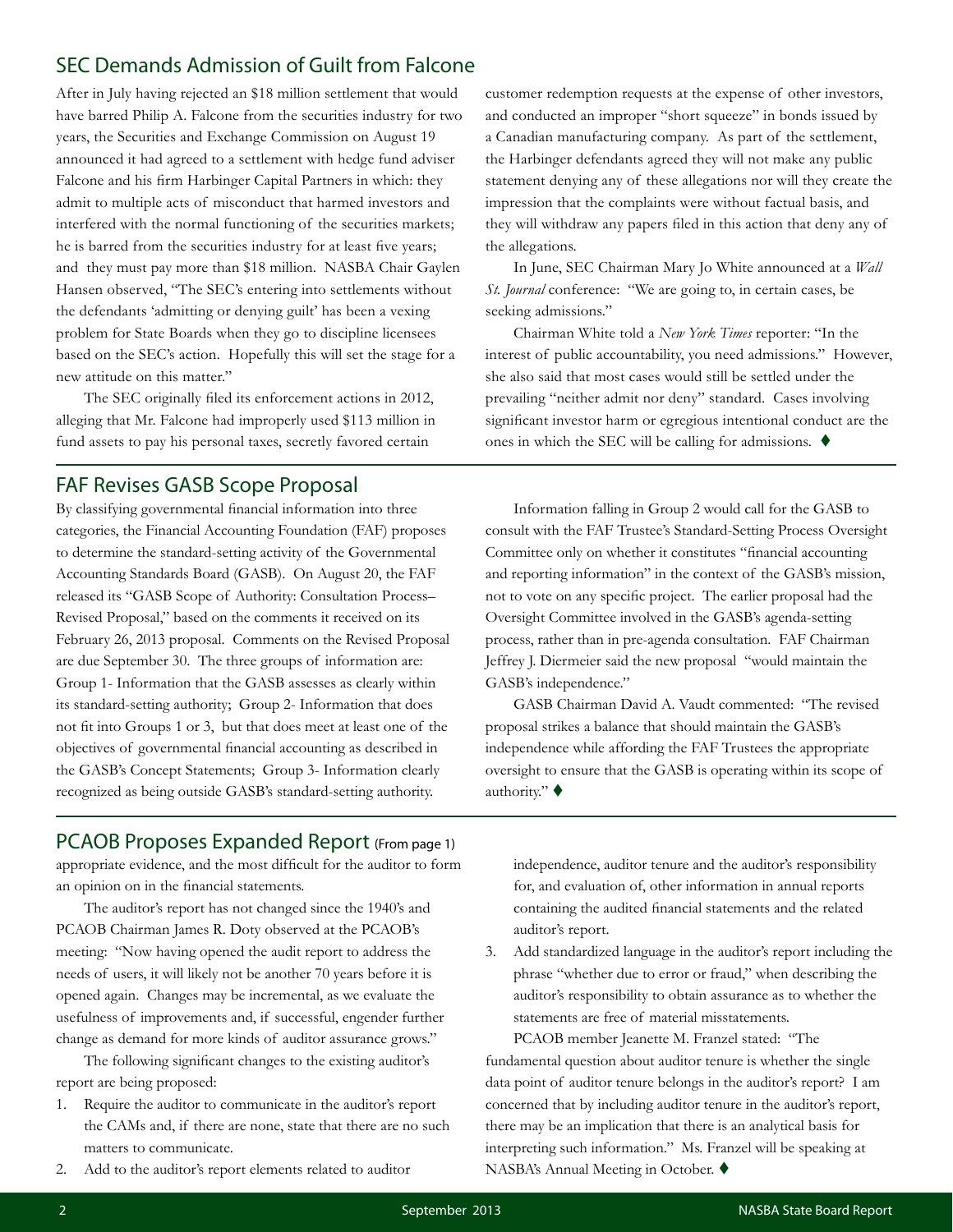## <span id="page-2-0"></span>President's Memo

## **My Favorite Time of the Year**

One of the best benefits of living in Middle Tennessee is its long and beautiful fall season. Beginning now and ending in November is what we car enthusiasts call "convertible season." Not only are there glorious days and cooler temperatures, but the area has a bounty of curving and scenic roads amid the hills and valleys.

Throughout the country, fall also marks the beginning of football season. Every social gathering brings out a myriad of school colors, optimistic predictions of winning and, occasionally, some facetious commentary about an associate's alma mater. Fall is the season of town picnics, marathons, church outings, fish fries and barbeques, and forecasts as to who might play in, or win, the World Series.

Ken L. Bishop

This is also an important time of the year for NASBA. We are now well into our new fiscal year and

deep into the final planning for the NASBA Annual Meeting in October. As I reflected on the upcoming meeting, it occurred to me that this will be my fifteenth NASBA Annual, my seventh as NASBA staff, and my second as President and CEO. One of the transitional outcomes of the Annual Meeting is the changing of the Chair and officers, the introduction of new Board of Director members, and often the first time new State Board members and staff from around the country will attend a NASBA national conference.

As I look back at my 15-year association with NASBA, and contemplate the relationships, friendships and acquaintances I have made, I am grateful for every opportunity, yet somewhat melancholy when thinking of those who have rotated away, retired and some who have passed on. Right at the close of August, Jerome P. Solomon (MA), the only person to serve as NASBA Chair/President for two years (1990-1992) since 1941, died at the age of 81. He was called on to serve the second year due to the death of President-Elect Richard J. Goode (UT). Few, if any, current State Board members remember Jerry or Dick, but the legacy of these NASBA leaders helps guide NASBA today. I would invite each of you to reflect on what NASBA relationships have meant to you and how future generations will benefit from our efforts.

In the process of gathering my thoughts about what I would write in this Memo, it occurred to me that I will not be writing it for the following two months, as traditionally the outgoing Chair writes the October Memo and the incoming Chair the November Memo. That consideration may have set the tone for this piece. The relationship between the CEO and the Chair is an important one. Now, as I get closer to my second passing of the gavel, that special relationship is in focus.

I have been blessed to have the opportunity to work with many fine men and women in my career. The two gentlemen that I have had the privilege to work beside these past two years, Mark P. Harris (LA) and Gaylen R. Hansen (CO), are near the top of that list. I have recognized Mark's outstanding leadership before, and our current Chair has to go down as one of the hardest working in NASBA's history. Gaylen's dedication, enthusiasm and perseverance are attributes we should all be grateful for. As he completes the final weeks in his current role, all of us who are close to him know that this is only the beginning of the contributions he will make to the profession, to the regulatory processes and to NASBA. His steadfastness, coupled with fairness and a thirst for knowledge, set an example that we can all aspire to. Under his leadership, NASBA has moved to a new threshold of relevance.

Anyone who has heard or read NASBA's discourses this year is aware of the importance of relevancy for NASBA and Boards of Accountancy. This year taught us that with enhanced relevance comes the responsibility to be respectful, to value relationships and to keep disagreements from becoming adversarial; however, to remain relevant, we must take stands on critical issues. We will take those important lessons into the new NASBA year.

This discussion of fall has taken us down a path of reflection, gratitude and responsibility. As we celebrate football victories, feel the wind as we cruise to our favorite vista, or simply as we enjoy the feasts at town picnics and festivals, we should take a bit of time to consider the importance of the roles and responsibilities of State Boards of Accountancy, and to remember those who came before us.

Enjoy the fall, my favorite time of the year! *Semper ad meliora (Always toward better things).*

Jen L. Bohop

 *― Ken L. Bishop President and CEO*